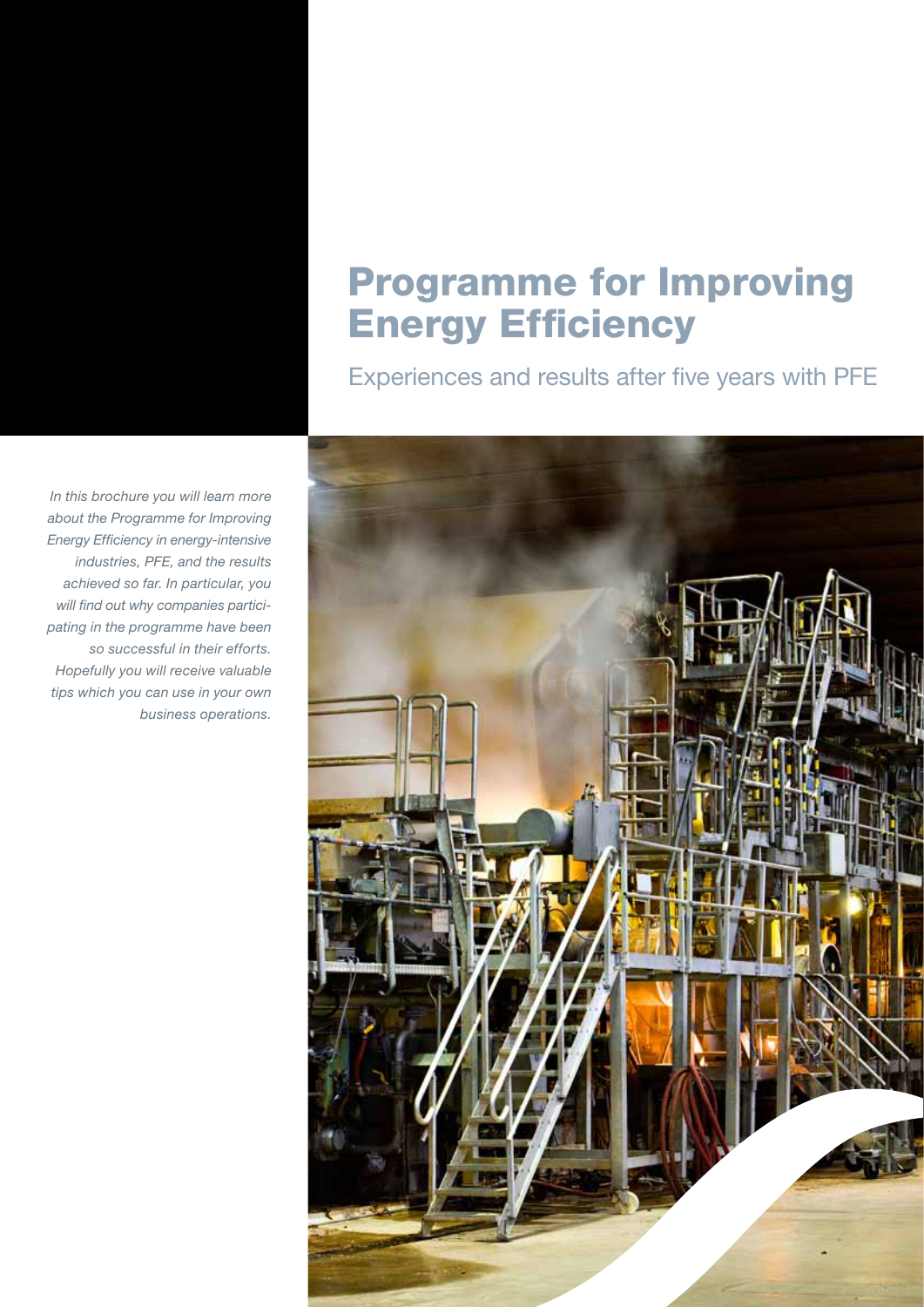# Increased competitiveness by improving energy efficiency

*Enhanced competitiveness, improved environmental performance and reduced costs – something all companies want to* achieve. Through PFE, the 100 companies participating in the programme have achieved just that. In this brochure, *you will find out more about the companies that have used PFE as a recipe for success and how effective energy efficiency work can be designed.* 

#### Industry save 1.45 TWh of electricity annually by using pFE

During the first five years of the PFE programme the work has led to major efficiency improvements for the participating companies. The 1.45 TWh reduction in electricity consumption is more than twice the estimated 0.6 TWh reduction which Sweden had expected to achieve when the programme was launched in 2004. In addition, the major reduction in electricity consumption, which the companies have achieved, has also led to considerable work being done in reducing energy consumption in other areas of operations. For example, many companies have carried out fuel and heating efficiency improvements and increased their consumption of renewable energy. PFE is a voluntary programme which forms the basis of this successful work. The programme is aimed at energyintensive industries and offers a tax credit in exchange for improvements in electricity efficiency. When a company applies to the programme, it commits itself to making improvements in

electricity efficiency, to carry out an energy review, to implement a certified energy management system, and to the establishment and implementation of proce dures for the purchasing and planning activities that affect its energy use.

#### Systematic work and overall approach

The excellent results from PFE have not been achieved through any revolutionary new technology or working methods. Instead, a systematic work method, combined with a holistic approach to energy use, has led to a variety of measures that have been identified and taken advantage of. In particular, it is 'the day-to-day hard work' that lies behind the success. The largest number of measures have been implemented within the following areas: motors, fans, pumps and compressed air – measures the vast majority of industrial enterprises are able to commit to in order to become more energy efficient and competitive.

57 *Helping businesses to make profitable investments, reduce costs, improve competitiveness, while reducing the environmental impact is the most rewarding thing we know!*

*– Tomas Kåberger, Director General, The Swedish Energy Agency*

#### What is pFE?

- The Programme for Improving Energy Efficiency, PFE, is aimed at companies in the manufacturing industry that are energy intensive, that use electricity in the manufacturing process and are expected to be able to meet the requirements of the programme. PFE is a five-year programme.
- PFE came about due to the tax on process-related electricity, which was raised from 0 to 0.5 Euro/Mwh on 1 July 2004. Through the programme, companies receive a tax reduction of 0.5 Euro/Mwh.
- The programme started in 2004 and is voluntary. When a company applies to and are accepted for the programme however, the Programme for Improving Energy Efficiency Act applies (2004:1196).
- The Swedish Energy Agency administers and supervises the programme. The Swedish Tax Agency (Skatteverket) handles the tax reduction.
- During the first period, there were approximately 110 companies participating in the programme, of which 98 companies have been participating since the programme's implementation in 2004.
- The programme's companies use approximately 30 Twh of electricity per year and

# YEARS 0–2:

### Implement/Introduce

- 
- Procedures for purchasing and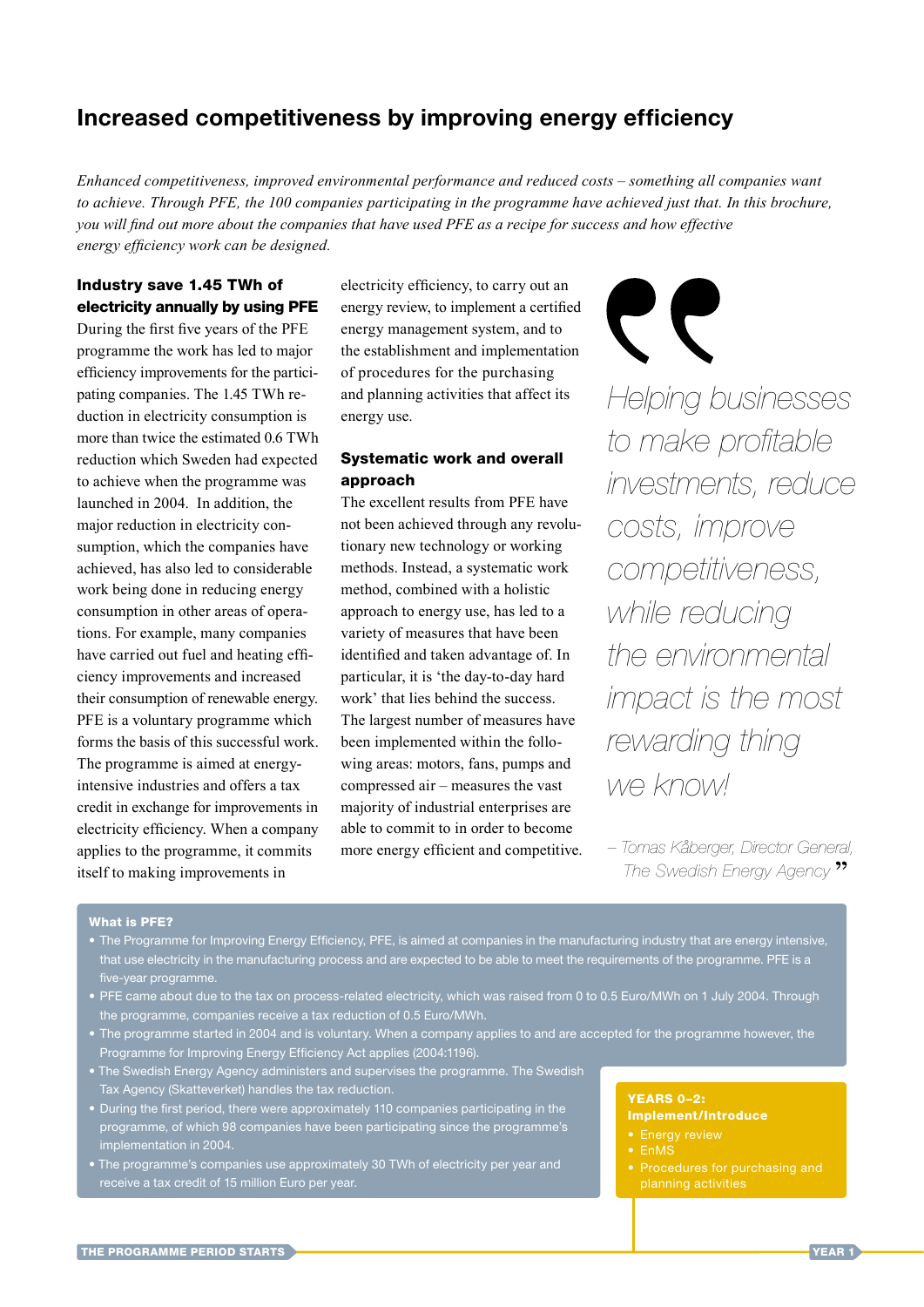# Energy review provides an overall picture of energy use

How is energy use monitored in my company and what measures are appropriate to implement? By conducting an energy review you will receive help in answering these kinds of questions. The review provides an overall view and a systems perspective of a company's energy use, making it easier to see where it is most appropriate to introduce improvements in energy efficiency in the short and long term.

#### Facts help to avoid guesswork

IntervIew wIth Lars nILsson, Fagersta staInLess aB

 *"Thanks to our energy review we can now make decisions based on accurate facts," says Lars Nilsson at Fagersta Stainless AB, who is pleased*  despite the fact that finding out how *energy is used in all parts of the factory involved a lot of hard work. The survey,* which started in 2005, has resulted in energy savings of more than  $8,000$ 

*MWh per year. Total electricity consumption has fallen by 15 per cent.* 

*"Nowadays, we do not have to guess how we use our energy, which means* we have a good platform to stand on for the future. Well-informed decisions in the area are of strategic *importance for us because energy accounts for a quarter of our total*  $\cos t s$ 

REAd ThE FuLL InTERVIEw AT: www.swedishenergyagency.se

#### After year 2

• Reporting to the Swedish Energy Agency

# YEAR<sub>2</sub>

# Energy management system for continuous improvements in energy efficiency

By firmly establishing its energy efficiency work in an energy management system (EnMS), a company receives support so that it can work in a consistent and systematic manner with the energy issue in order to achieve continuous improvements. The EnMS functions as a management tool that helps to plan, implement, monitor and improve a company's energy performance. Participation in PFE requires a company to implement and certify a standardised EnMS within the first two years of the programme.

#### Holistic approach provides great savings

IntervIew wIth Jerry Larson, sCa tImBer

*Around 2 million Euro per year. That is what SCA Timber has saved by implementing an EnMS at seven of its sawmills.* 

 *"From 2005 to 2009 we have reduced our energy consumption by 22 per cent,"* says Jerry Larson, energy coordinator at SCA Timber. The introduction *of a group-wide EnMS has led to greater energy savings than would otherwise have been the case, he notes. One reason is that the system creates opportunities for benchmarking and an exchange of knowledge between different divisions in the company. Jerry Larson expects additional savings worth several million crowns over the next few years.*

*"My assessment is that we will be able to reduce consumption by two to three per cent in 2011 and by another five per cent at least by 2015," he says.* ■

REAd ThE FuLL InTERVIEw AT: www.swedishenergyagency.se

*From 2005 to 2009 we reduced our energy consumption by 22 per cent. – Jerry Larsson*



**NEAR 3**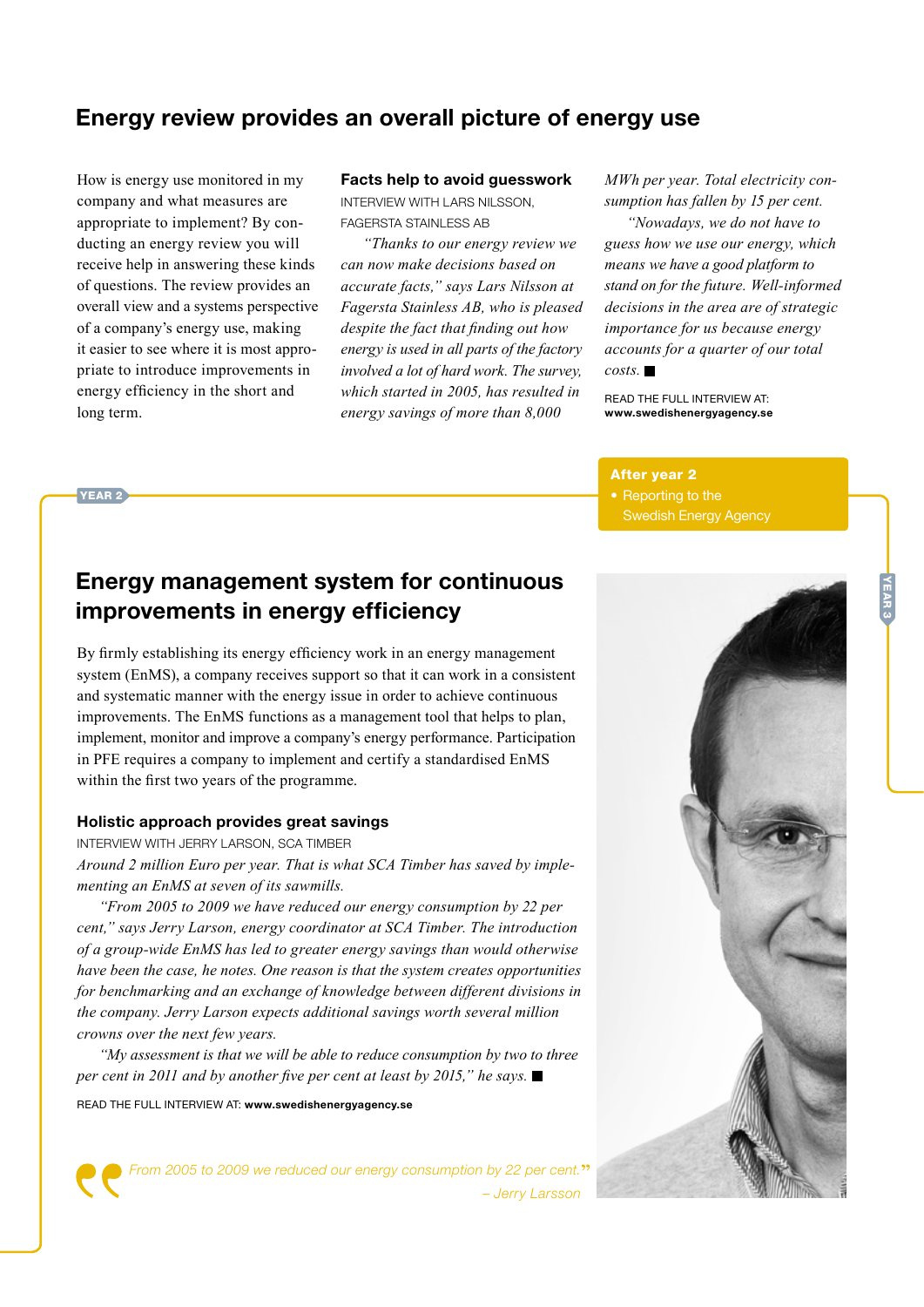# Purchasing and planning activities – saving money by doing it right from the start

During purchasing of electrical equipment, planning activities or renovation work you have the greatest opportunity to influence energy consumption. The additional cost of buying slightly more expensive but more energy-efficient equipment will pay for itself several times over during the life cycle of the equipment. The Programme for Improving Energy Efficiency Act for energy-intensive enterprises includes specific requirements for the purchase of electrical equipment, and for planning activities, modification and renovation work. The basic idea behind these requirements described in the act is to highlight the cost of energy and its impact on the total cost of equipment, viewed over the equipment's life cycle. During the first programme period, companies have saved 174 GWh by following improved procedures when undertaking planning activities, modifications and renovations. Through improved procedures for the purchase of electrical equipment, they have saved 36 GWh.

#### Energy already at the conceptual stage

IntervIew wIth PIa LIndström, BoLIden aB

*A new concentrating plant for Aitik mine* was placed closer to the storage *area but further away from the mine.* "It was a decision that was influenced by energy use," says Pia Lindstrom, *environmental manager for the business area mines at Boliden AB. More energy is required to pump waste than to move the ore. Boliden is participating in PFE and is already focusing on taking into consideration the energy issues at the conceptual stage of planningprocedures.* We compare various designs, techni*ques and proposals and place great*  emphasis on how energy efficient the *solution becomes.*

 *"Even before we purchase a single machine, we compare the life cycle costs (LCC), i.e. what a pump costs when it is first purchased and how much energy it consumes throughout its* projected life cycle," says Pia *Lindstrom. The annual electricity*



savings due to new routines when *project planning and purchasing is estimated at 10,900 MWh.* 

REAd ThE FuLL InTERVIEw AT: www.swedishenergyagency.se

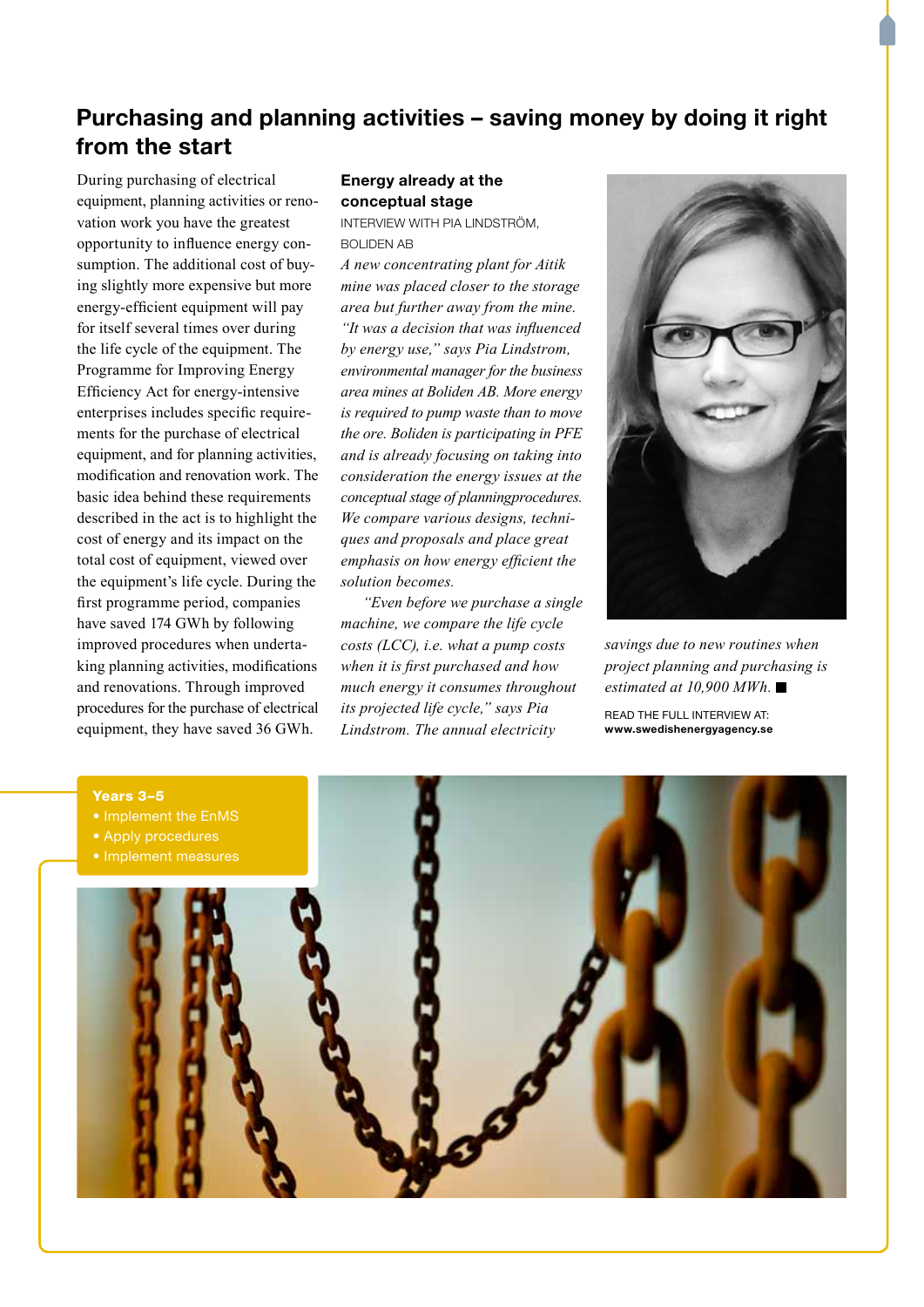# *P F E ' s recipe for success*

*The key to PFE's success lies in the fact that the programme adopts a holistic approach to energy matters. The factors that have led to PFE's success can be summarised as follows:*

- *The programme helps businesses to focus on energy issues*
- *The energy issue rises to a higher status in the organisation*
- *The systematic working method provides results in both the short and the long term*
- *Suppliers are involved via procurement procedures*
- *The methodology helps to create and disseminate knowledge*
- *The programme establishes a network of companies which learn from each other*
- *The tax reduction will result in increased profitability and reduced risks*
- *The Swedish Energy Agency establishes the agenda for the work and the regulatory requirements motivate the company's personnel and management*
- *The implemented energy efficiency measures are profitable and make businesses more competitive*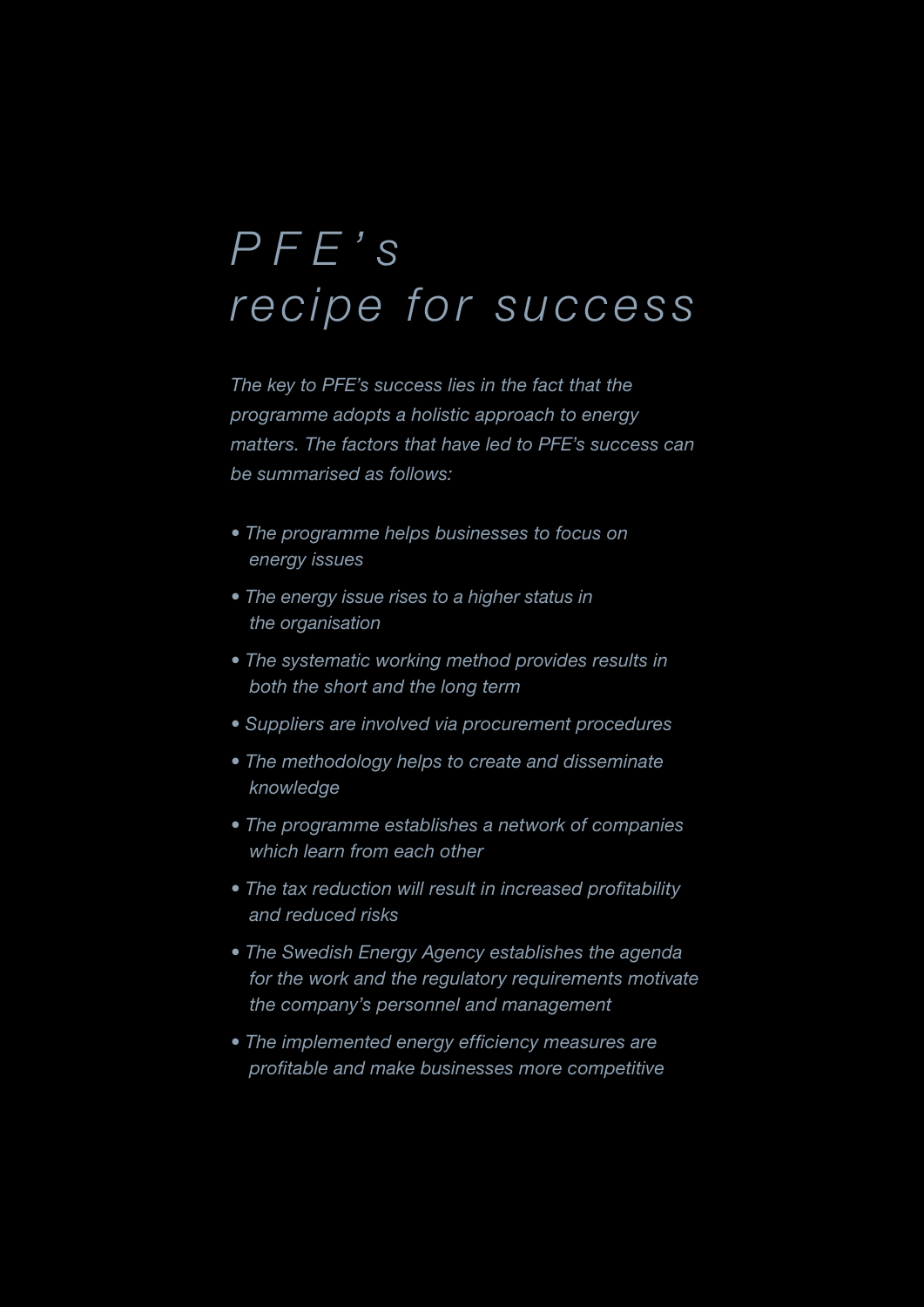## Companies are making fantastic progress – results from the first period

During the first period, PFE companies have achieved electricity efficiency improvements of 1.45 TWh annually. These measures alone are expected to generate savings of approximately 43 million Euro per year. In most cases, these measures are highly profitable and the average payback time is less than 1.5 years. The requirement of establishing an EnMS means that

companies need to look at the possibility of employing all types of energy efficiency measures and measures to mitigate  $CO<sub>2</sub>$  emissions, not just electricity efficiency improvement measures. The majority of companies have also carried out energy efficiency improvement measures, for example steam and fuel efficiency improvements. Broken down into the participating

industries, the pulp and paper industry accounts for the vast majority of the efficiency improvements. But it is also the sector that uses the most electricity, approximately 23 TWh per year. The chart below shows how the total improvements in electricity efficiency in PFE are distributed among the various sectors of industry.



#### Every little helps...

YEAR 4

The greatest number of electricity efficiency improvement measures have been implemented in various auxiliary systems, such as pumping systems, electric motors, fan systems and lighting. The chart above shows the distribution of the number of measures per type of measure. If we instead look at the extent of the efficiency improvements that have been achieved through the more efficient

use of electricity we will see that the measures implemented within the production process often involve greater efficiencies than measures within auxiliary systems.

Twenty-five per cent of the measures took place within the production processes, but they account for almost half (48 per cent) of the achieved electricity efficiency improvements. Divided into industrial sectors, the largest investments have been made

in the pulp and paper industry, followed by the iron and steel industry.

READ MORE ABOUT THE RESULTS AT: www.swedishenergyagency.se

#### Year 5 Final report to the Swedish Energy Agency • Measures implemented

- 
- 
- Fulfilment of objectives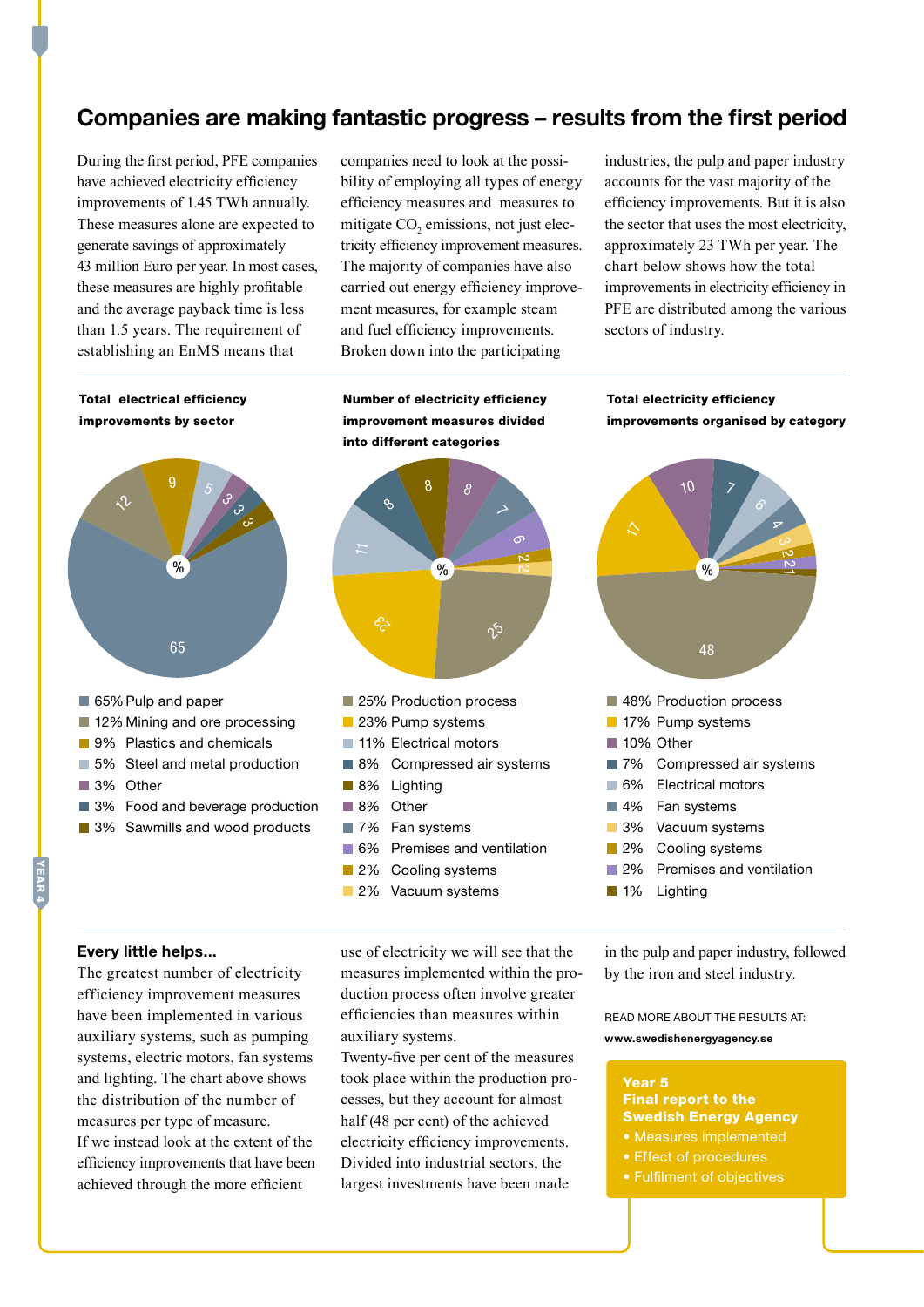

#### Interacting factors fortunate for PFE

IntervIew wIth ChrIstIan stenqvIst *"The success of PFE is due to seve*ral factors," says Christian Stenqvist,

*a doctoral student at the Department Environmental and Energy Systems at Lund's Technical University.* "The tax *reduction* was an important incentive, *as well as the legal requirements for* 



*the EnMS and the measures that were taken;* this placed a clear focus on *improvements in energy efficiency.* Together, this was a successful com*bination. My studies show that this kind of all-encompassing package of measures are needed to achieve*  society's goals for energy efficiency. *"PFE has exceeded its expectations", he continued, "because when energy management forms a part of a com*pany's business practices, we discovered *more ways of saving energy compared* with what we originally foresaw or *could expected.* Energy analysis has *become a natural part of our planning and operational processes.*"

REAd ThE EnTIRE InTERVIEw AT: www.swedishenergyagency.se

#### Did you know that:

- ...the programme's companies together use 30 TWh of electricity per year. This represents one fifth of the total consumption in Sweden and half of what industry uses.
- ...the 100 companies have implemented and reported 1,247 efficiency measures.
- ...30 percent of PFE companies belong to the category of small to medium-sized

#### What happens now?

In 2009, PFE's second programme period started. Companies that previously participated in the programme are in a position to participate in another programme period. New companies can apply to the programme, however, but there are specific conditions that must be fulfilled. Are you interested? Contact the Swedish Energy Agency, via info.pfe@energimyndigheten.se, for more information.